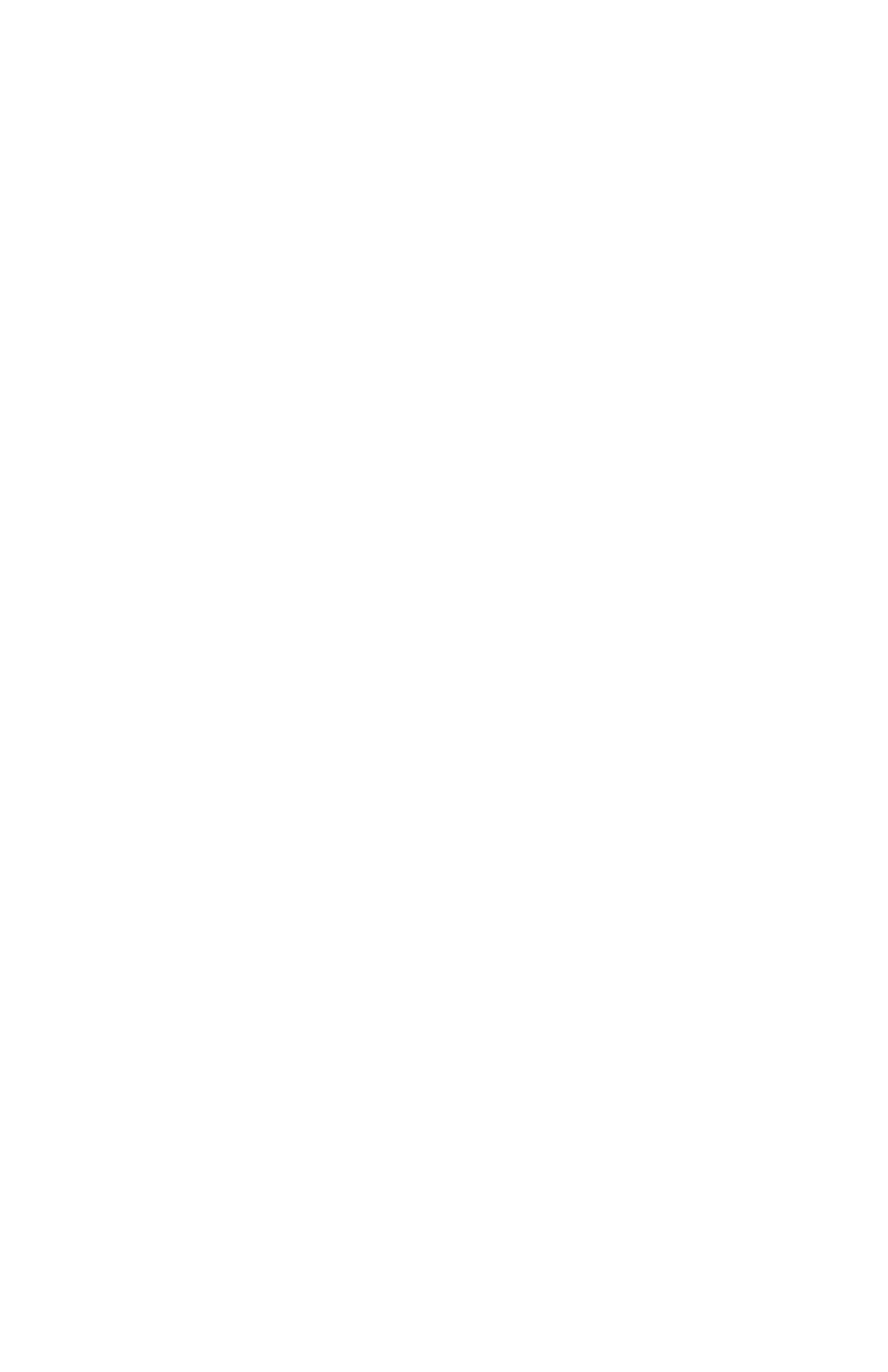**If** you have been a victim of dating violence, domestic violence, sexual assault<br>or stalking, on or off campus, the College is here to belp you. or stalking, on or off campus, the College is here to help you.

No one should bear the effects of sexual misconduct alone. Sexual misconduct, in its many forms, is unacceptable and this College will not tolerate it.

This document will help you connect to the people and resources to assist you through this difficult time. Information is included for the following areas: counseling, medical attention, preserving evidence, making a report, obtaining reasonable accommodations, obtaining a restraining order and the complaint process.

### **Confidential Counseling on Campus**

You have the right to choose to speak to someone confidentially who will not disclose any personally identifiable information.

### *Students*

**Gloucester campus**

Counseling and Wellness Center 856-464-5236

#### **Cumberland campus**

Student Counseling and Wellness Center 856-200-4759/4761

**Rowan Choice Behavioral Services**  856-494-5665

### *Employee Counseling*

#### **Employee Assistance Program Rutgers UBHC — No fee**

Camden/Voorhees Office 856-770-5750 9 am to 5 pm M–F

Confidential counseling open to all employees and their immediate family. EAP will not share your information with the College.

24/7 Crisis/Emergency Counseling 1-800-327-3678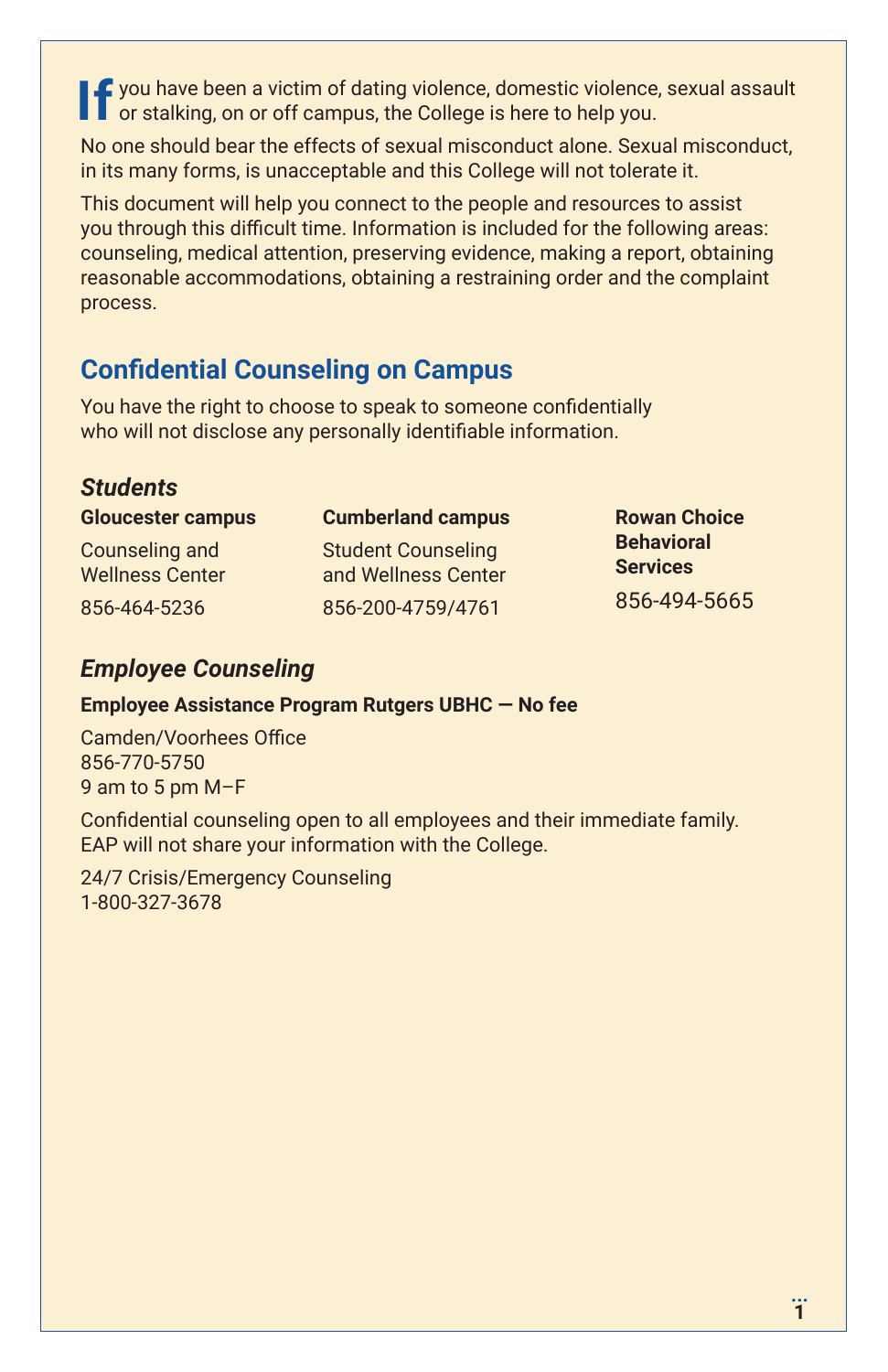### **Title IX Coordinators**

Title IX coordinators are responsible for ensuring that all claims or instances of harassment and/or discrimination based on gender/sex of students, faculty and staff are appropriately investigated and remedied. In cases of sexual assault, domestic violence, dating violence or stalking, the Title IX Coordinator will receive your complaint and provide campus accommodations if reasonable and available as well as free, non-campus, *confidential* counseling and other resources for you to consult, whether or not you choose to file a claim with the College.

All reports received by Faculty and Staff of sexual assault, domestic violence, dating violence and/or stalking should be referred to a Title IX Coordinator.

### *Gloucester campus*

Almarie J. Jones, Special Assistant to the President and Title IX Coordinator, Diversity and Equity/Title IX and Compliance College Center, room 116 856-415-2154, *ajones@rcsj.edu*

### *Cumberland campus*

Nathaniel Alridge, Jr, JD, Director, Diversity and Equity/Title IX and Judicial Affairs Catherine J. Arpino Education and Humanities Building, 2nd floor 856-498-9948, *nalridge@rcsj.edu*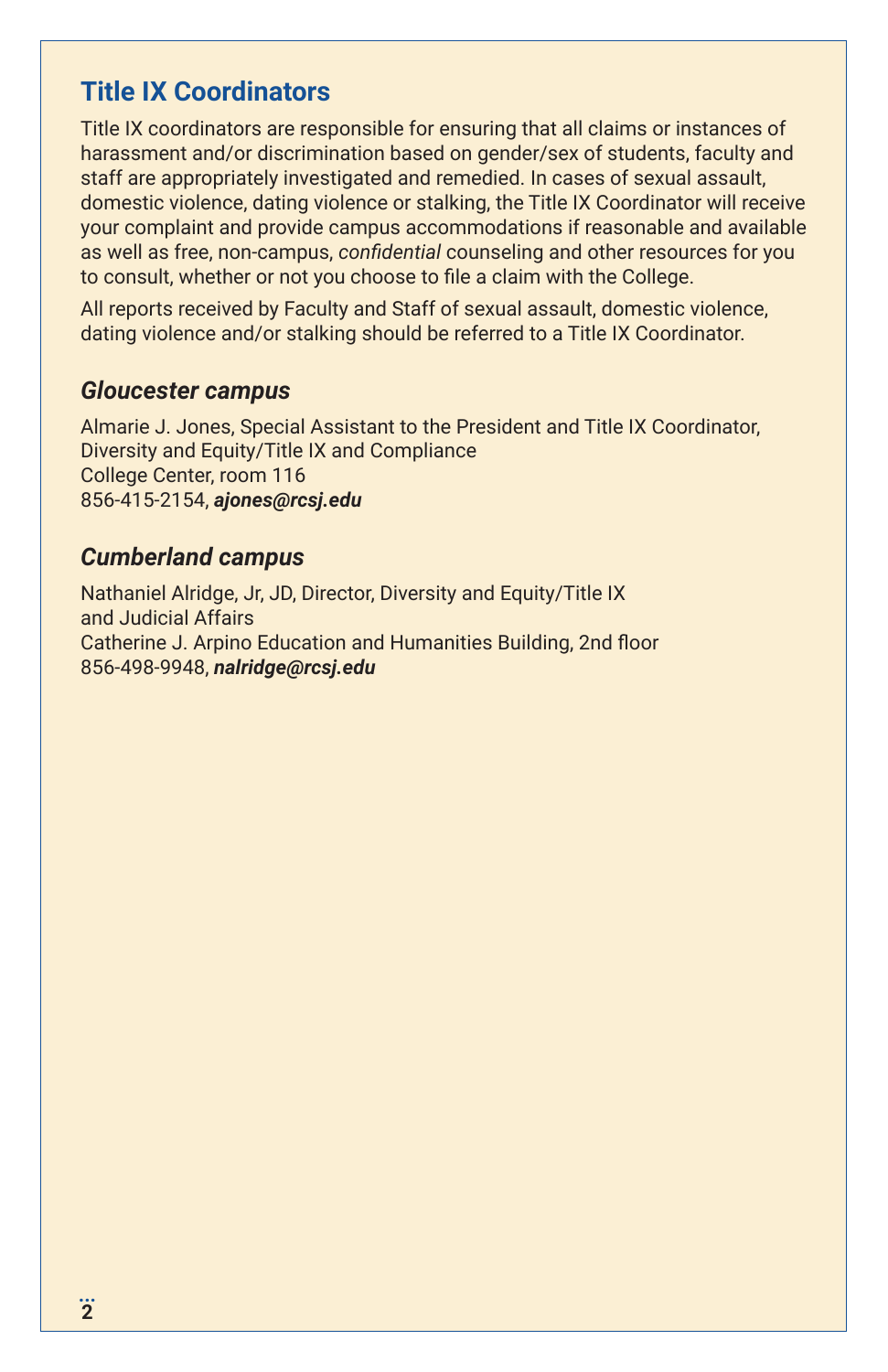### **Non-campus Confidential Counseling**

#### **Services Empowering the Rights of Victims (SERV)**

Camden/Gloucester 1-866-295-7378

Vineland 1-800-225-0196

Full-service, confidential assistance-free medical examination, temporary safe housing for you and your children, obtaining a protection order and more.

#### **Inspira Medical Centers—South Jersey**

- 700 Mullica Hill Road, Mullica Hill, NJ 08062 856-508-1000
- 1505 West Sherman Avenue, Vineland, NJ 08360 856-641-8000

Each hospital has a Sexual Assault Response Team (SART) with a Sexual Assault Nurse Examiner (SANE), a Rape Care Advocate and a Law Enforcement Official, and you can opt into or out of any of the teams' resources.

# **Medical Assistance**

Whether or not you choose to file a complaint with the College or with law enforcement, after an incident of dating violence, domestic violence, sexual assault or stalking, it is highly recommended you seek medical attention *as soon as possible* at a local hospital that has a Sexual Assault Response Team (SART). The Sexual Assault Response Team will offer to test you for pregnancy and HIV/ AIDS and any other sexually transmitted diseases. A member of the team will discuss your options for preserving evidence even if you do not intend to file a formal complaint at this time. You may choose to opt into or out of any of the services offered.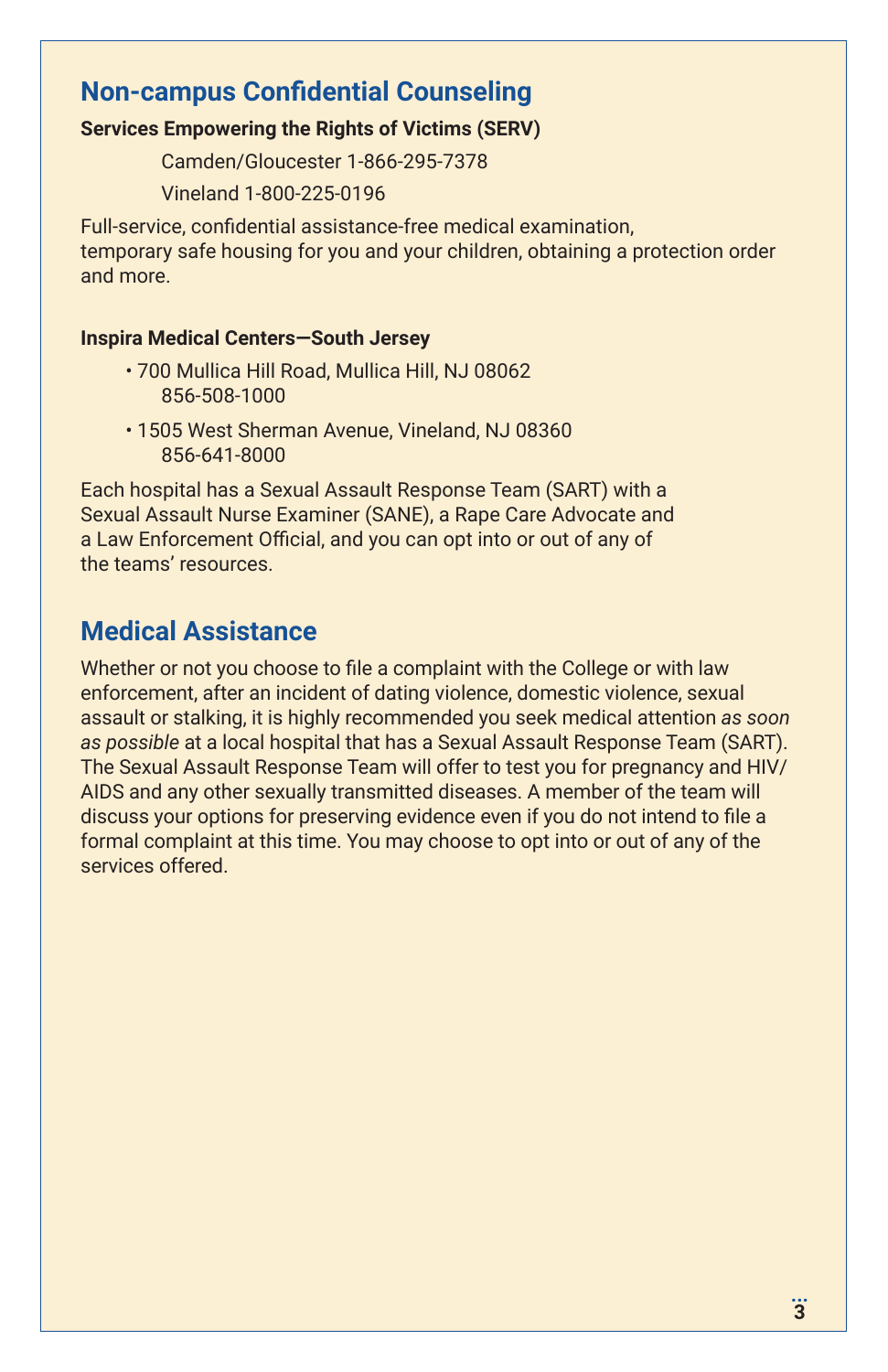### **Preserving Evidence**

In New Jersey, you may request evidence be collected even if you choose not to make a report. Collected evidence is preserved for at least 90 days and up to 5 years, even if you never file a complaint. Having proof of evidence may make it easier to obtain a Protection Order.

- 1. Whether or not you choose to file a report with the College or with law enforcement, we recommend that you preserve evidence in the event that you decide to file a formal complaint or obtain a protection order at any time in the future.
- 2 To preserve evidence of the assault *within the first 96 hours* you should *NOT* bathe, douche, smoke, change clothing or clean the bed/linens/ area where the assault occurred. Also, save *all* electronic and other forms of communication from the perpetrator that show a pattern of threatening or unlawful behavior.
- 3 In circumstances of sexual assault, if a Complainant does not opt for forensic evidence collection, healthcare providers can still treat injuries and take steps to address concerns of pregnancy and sexually transmitted diseases. As time passes, however, your evidence may dissipate or become lost or unavailable, thereby making investigation, possible criminal prosecution, disciplinary proceedings, or obtaining protection from abuse orders related to the incident more difficult.
- 4 Survivors of sexual assault, domestic violence, stalking and dating violence are encouraged to also preserve evidence by saving text messages, instant messages, social networking pages, other forms of communication, and keeping pictures, logs, or other copies of documents, if any, that would be useful to College hearing boards/ investigators or local police. Complainants are encouraged to preserve evidence that may assist in proving that the alleged crime occurred which may be helpful in obtaining a protection order.
- 5. Although the College encourages all members of its community to report violations of College Policy/Administrative Procedure 7013, *Sexual Misconduct and the Rights of Victims*, to law enforcement, the Complainant has the right to choose to whom they report or do not report.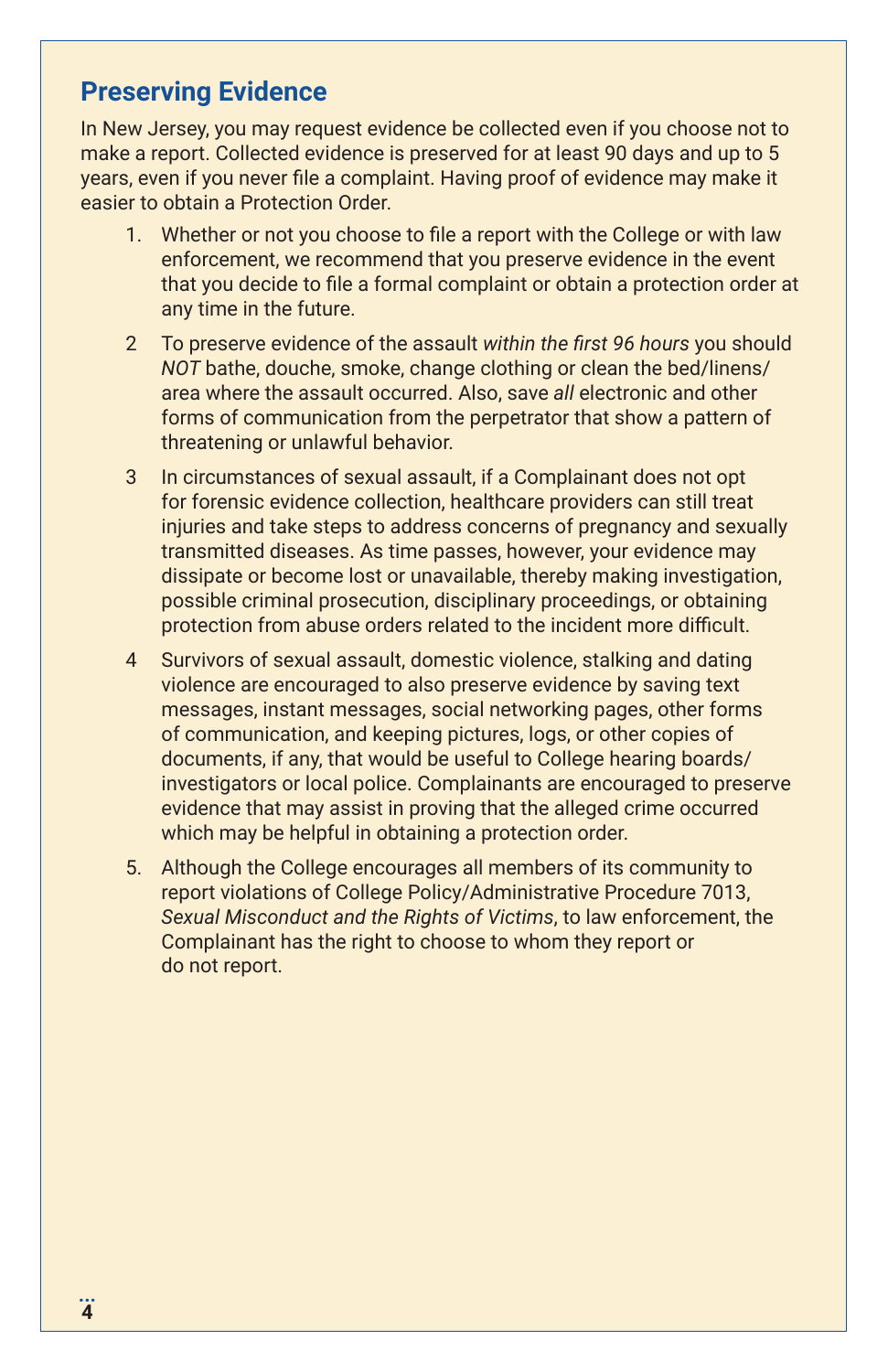### **Making a Report — Non-Confidential**

*New Title IX rule*: Accused must be presumed innocent until proven guilty.

#### **Gloucester campus**

Almarie J. Jones, Special Assistant to the President and Title IX Coordinator, Diversity and Equity/Title IX and Compliance College Center, room 116 856-415-2154, *ajones@rcsj.edu*

**Security** 856-681-6287, Security building

#### **Cumberland campus**

Nathaniel Alridge, Jr, JD, Director, Diversity and Equity/Title IX and Judicial Affairs Catherine J. Arpino Education and Humanities Building, 2nd floor 856-498-9948, *nalridge@rcsj.edu*

**Security** 856-200-4706, Andres Lopez, Director

#### **Law Enforcement, Gloucester — On campus**

Gloucester County Sheriff's Office 856-681-2200

#### **Law Enforcement — Non-campus**

Gloucester — Deptford Police 856-845-2220 or 9-1-1

Cumberland — Vineland Police 9-1-1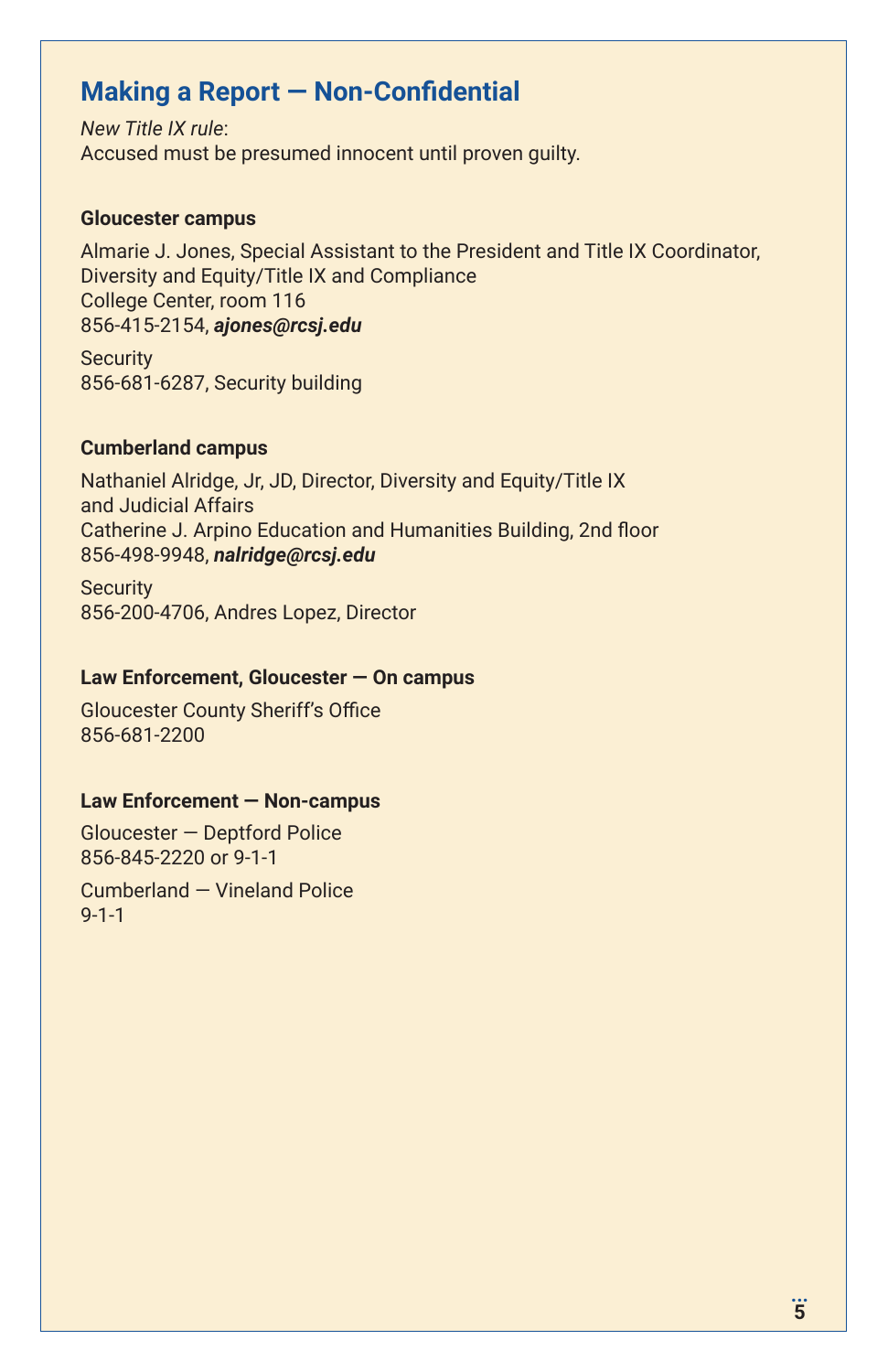### **Reasonable Accommodations**

Whether or not you choose to report to local law enforcement, the campus Title IX Coordinator, Director of Student and Veterans Affairs (students only), a campus Professional Counselor or Security, there are accommodations available to you, if requested and reasonably available. The College will maintain as confidential any protective measures or accommodations provided, to the extent that maintaining confidentiality would not impair the ability of the College to provide the accommodation or protective measures:

- Counseling
- Victim Advocacy
- Change of class schedule (students)
- Change of work location or assignment; adjustment in hours (employees)
- Leave as provided or allowed under law or policy
- Referrals to Victim Advocacy, Legal Assistance
- Security escort to and from class and to and from your car

### *Students and Employees*

#### **Gloucester campus**

Almarie J. Jones, Special Assistant to the President and Title IX Coordinator, Diversity and Equity/Title IX and Compliance College Center, room 116 856-415-2154, *ajones@rcsj.edu*

**Security** 856-681-6287, Security building

#### **Cumberland campus**

Nathaniel Alridge, Jr, JD, Director, Diversity and Equity/Title IX and Judicial Affairs Catherine J. Arpino Education and Humanities Building, 2nd floor 856-498-9948, *nalridge@rcsj.edu*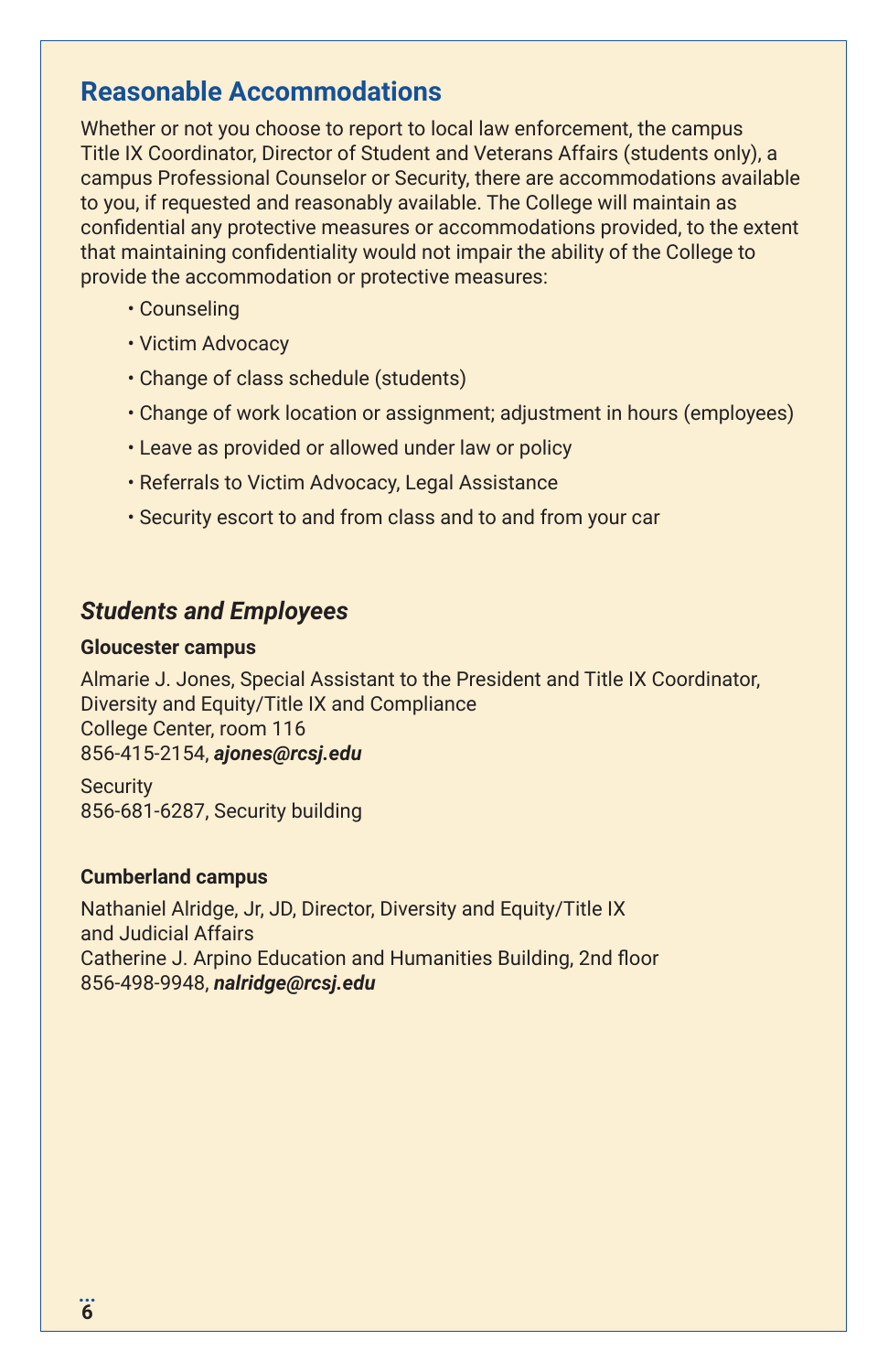### *Students*

#### **Department of Special Services**

#### **Gloucester campus**

Carol S. Weinhardt, Director Education and Humanities Center, room 425A 856-415-2265/2247, *cweinhar@rcsj.edu*

#### **Cumberland campus**

Meredith Vicente, Senior Director Center for Academic & Student Success (CASS) 856-200-4688, *mvicent1@rcsj.edu*

### *Employee*

#### **Gloucester campus**

Coryndi McFadden, Executive Director, Human Resources College Center 856-415-2113, *cmcfadd3@rcsj.edu*

#### **Cumberland campus**

Rosemarie Fiscus, Director, Human Resources Administration building 856-200-4584, *rfiscus@rcsj.edu*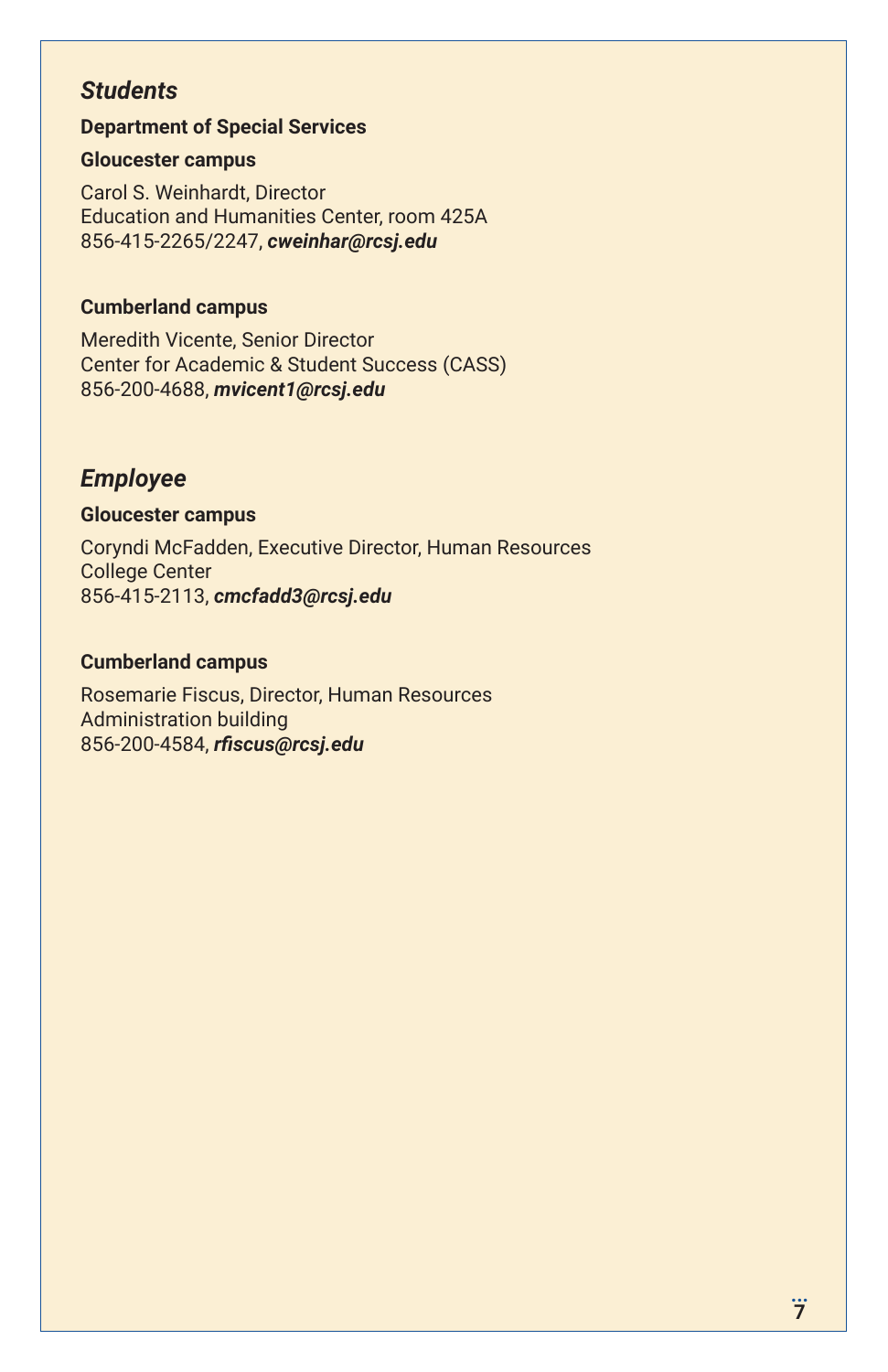### **No Contact Orders —** Students and Employees

Based on the nature of an incident, the College may be able to issue a *No Contact Order*. A *No Contact Order* is issued to both parties, who must have zero contact with each other (electronic, phone, in person, through others) for the remainder of their enrollment at Rowan College of South Jersey. The staff members listed below can issue No Contact Orders.

#### **Gloucester campus**

Almarie J. Jones, Special Assistant to the President and Title IX Coordinator, Diversity and Equity/Title IX and Compliance College Center, room 116 856-415-2154, *ajones@rcsj.edu* 

John Ryder, Director, Office of Student and Veteran Affairs College Center, 2nd floor 856-681-6271, *jryder@rcsj.edu*

### **Cumberland campus**

Nathaniel Alridge, Jr, JD, Director, Diversity and Equity/Title IX and Judicial Affairs Catherine J. Arpino Education and Humanities Building, 2nd floor 856-498-9948, *nalridge@rcsj.edu*

### *Rowan Choice — Rowan University campus (and resources above)*

**Diversity, Equity and Inclusion, Office of Student Equity and Compliance** Monise Princilus, Associate Vice President/Title IX Coordinator Savitz Hall, room 203 856-256-5440, *princilus@rowan.edu*

Public Safety Office, 856-256-4922 Rowan University Community Standards 856-256-4242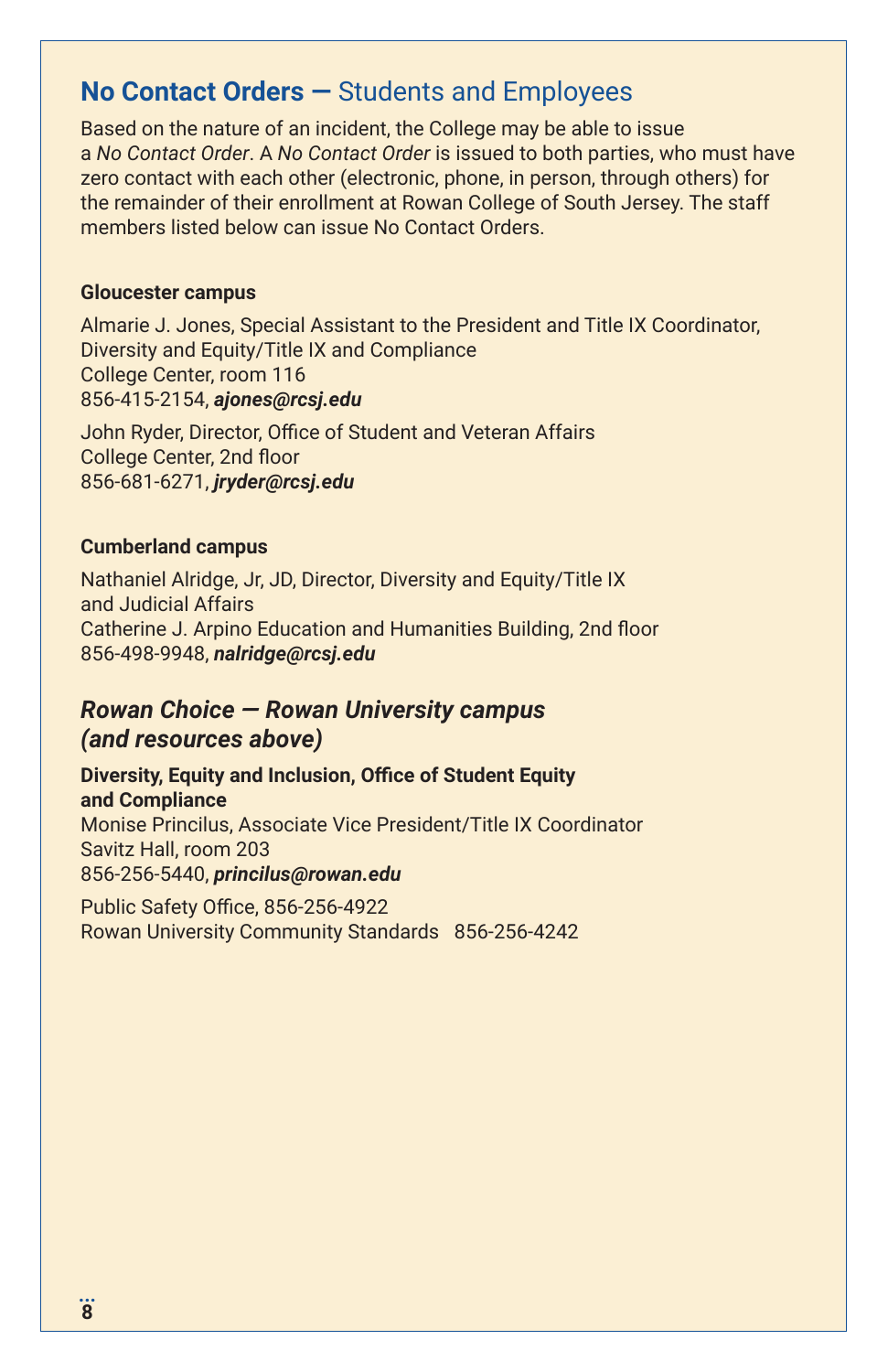# **How to Obtain a Restraining Order in New Jersey**

### *Eligibility*

Under the Domestic Violence Act, a restraining order may be obtained by a victim of domestic violence committed by a spouse, former spouse, a present or former household member, someone with whom they have had or are expecting a child, or someone with whom they have had a dating relationship. Only an adult or an emancipated minor may obtain a restraining order.

There are 19 criminal offenses that qualify as grounds to obtain a restraining order under the law, including assault, terroristic threats, kidnapping, criminal restraint, false imprisonment, sexual assault, lewdness, criminal trespass, harassment, or stalking. The New Jersey State Police website has an overview of the eligibility requirements for a restraining order at:

*https://www.njsp.org/division/operations/domestic-violence-info.shtml*

### *The Process*

A plaintiff who wishes to obtain a restraining order should contact the Family Division of the Superior Court *in their county* on Monday through Friday from 8:30 am to 3:30 pm. On weekends, holidays, and weekdays after 3:30 pm when the Superior Court is closed, the plaintiff may file a complaint at their local police department. The NJ Administrative Office of the Courts Family Practice Division has posted a guide online detailing the procedure for obtaining a restraining order at *NJCourts.gov*.

Additionally, New Jersey residents may call the Statewide Domestic Violence Hotline at 1-800-572-SAFE (1-800-572-7233) with questions about the restraining order process and other resources for domestic violence victims.

Once a restraining order is obtained, it is advisable to notify the Security office on campus so they are forewarned in the event of enforcement activity on campus by the local police.

Gloucester Co. Sheriff's Office 856-681-2200, Gloucester campus, Security building

Deptford Twp. Police Dept. 856-845-2220

Vineland Police Dept. 856-691-4111

Millville Police Dept. 856-825-7010

Cumberland Co. Sheriff's Office 856-451-4449

Rowan University Police Department 856-256-4911

Rowan University Public Safety 856-256-4922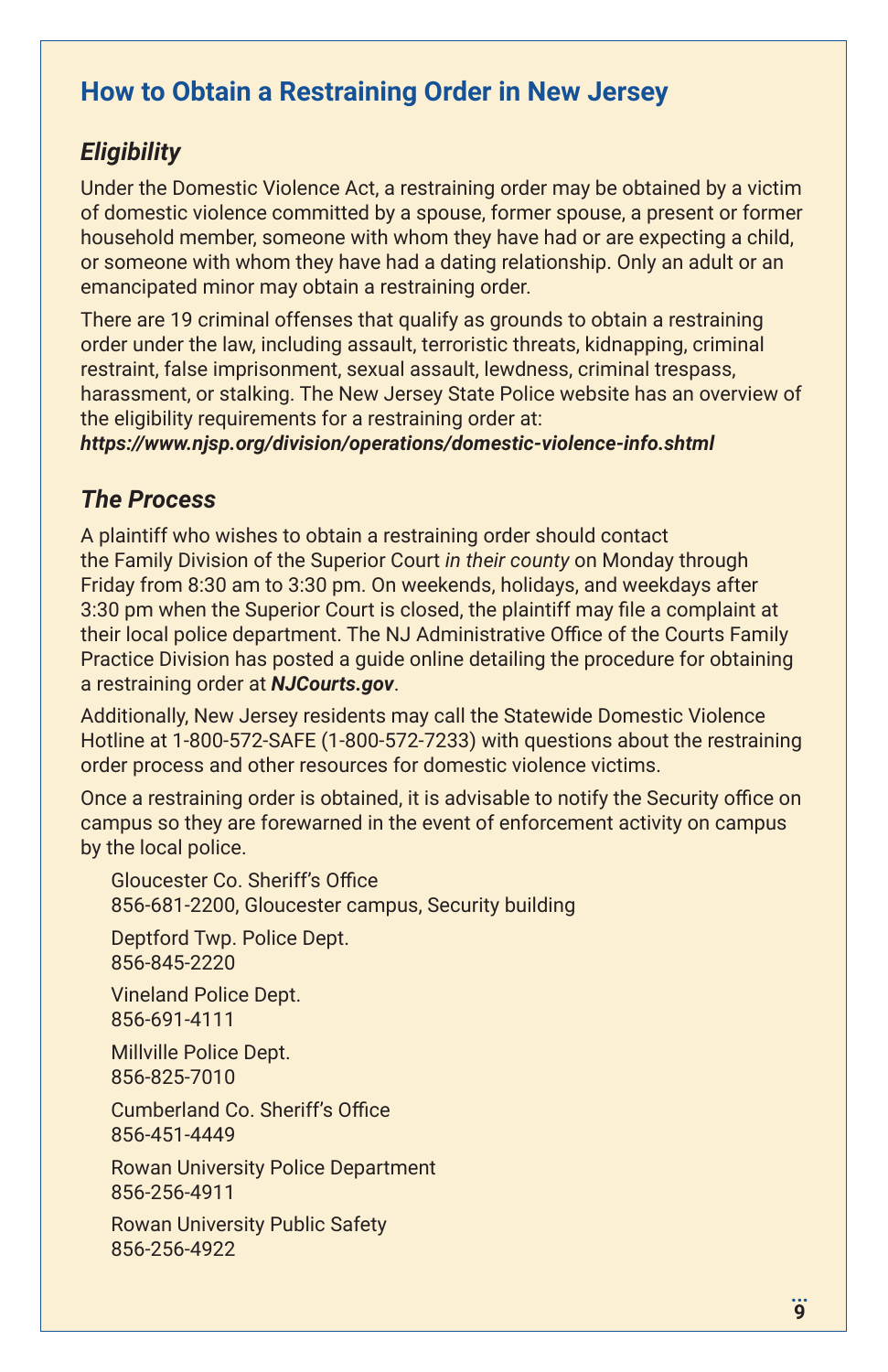### **New Jersey Sexual Assault Victim's Bill of Rights** eff. 12/2019

### *The bill accords victims of sexual assault the following rights:*

- 1. To have any allegation of sexual assault treated seriously; to be treated with dignity and compassion; and to be notified of existing medical counseling, mental health, or other services available for victims of sexual assault, whether or not the crime is reported to law enforcement;
- 2. to be free from any suggestion that victims are responsible for the commission of crimes against them; to be free from any suggestion that victims were contributorily negligent or assumed the risk of being assaulted; to be free from any suggestion that victims are to report the crimes to be assured of any other guaranteed right; and to be free from any suggestion that victims should refrain from reporting crimes in order to avoid unwanted personal publicity.
- 3. when applicable, to no-cost access to the services of a sexual assault response team (SART) comprised of a certified forensic sexual assault nurse examiner, a rape care advocate, and a law enforcement official as provided, in accordance with the Attorney General's Standards for Providing Services to Victims of Sexual Assault; and the choice to opt into or out of any of the team's services;
- 4. to be informed of, and assisted in exercising, the right to be confidentially or anonymously tested for acquired immune deficiency syndrome (AIDS) or infection with the human immunodeficiency virus (HIV) or any other related virus identifiable as a probable cause agent of AIDS; and to be

Informed of, and assisted in exercising, any rights that may be provided by law to compel and disclose the results of testing of a sexual assault suspect for communicable diseases;

5. to have forensic medical evidence, if collected, retained for a minimum of five years, and to receive information about the status of the evidence upon request;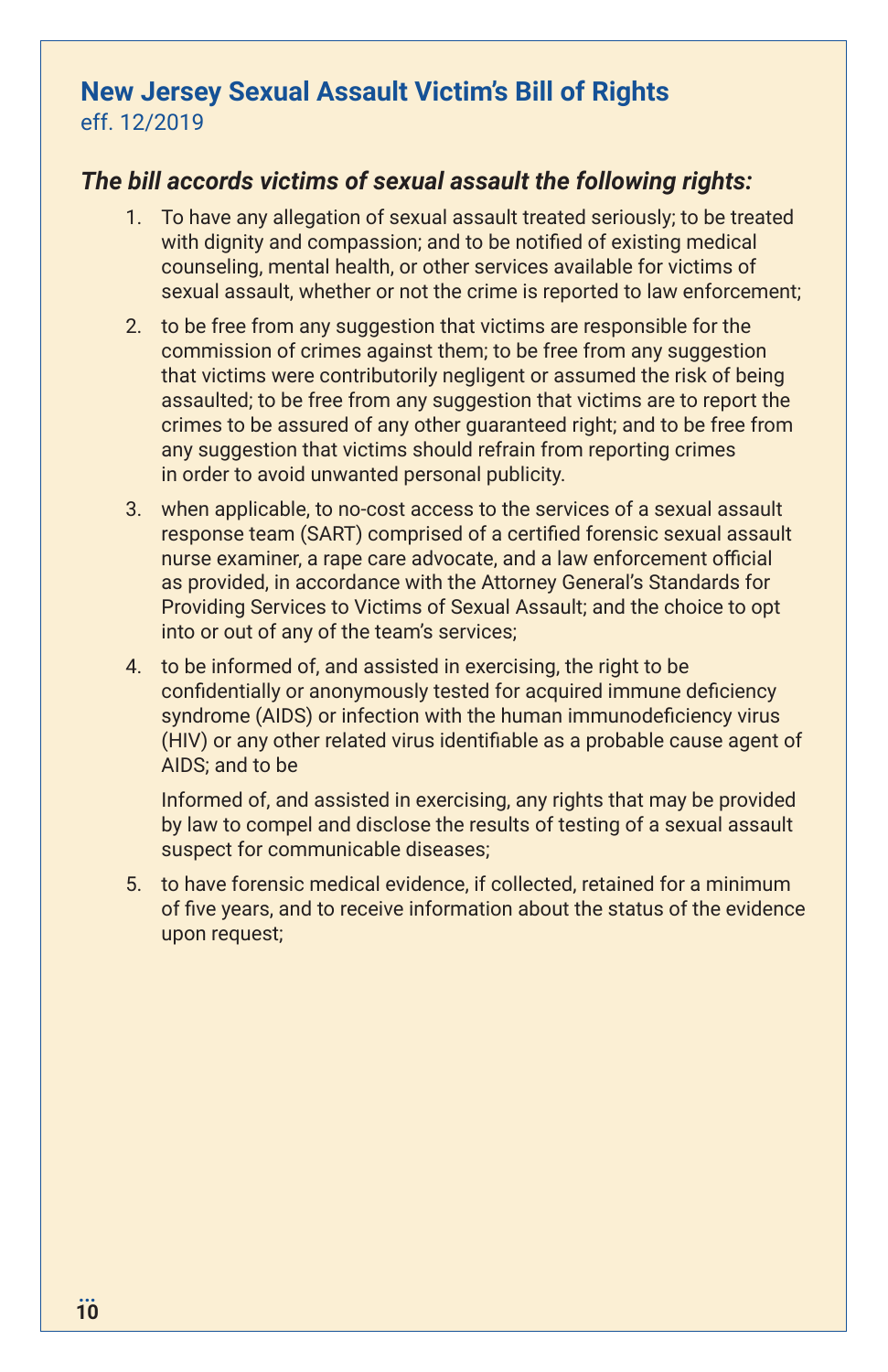- 6. to choose whether to participate in any investigation of the assault;
- 7. to reasonable efforts to provide treatment and interviews in a language in which the victim is fluent and the right to be given access to appropriate assistive devices to accommodate disabilities that the victim may have, whether temporary or long term;
- 8. to information and assistance in accessing specialized mental health services; protection from further violence; and other appropriate community or governmental services, including services provided by the Victims of Crime Compensation Office (VCCO); and all other assistance available to crime victims under current law; and
- 9. to be apprised of the availability and process by which to seek protections through a temporary or final protective order under the "Sexual Assault Survivor Protection Act of 2015" if the victim believes that he or she is at risk for re-victimization or further harm by the perpetrator.

*This bill became effective December 1, 2019*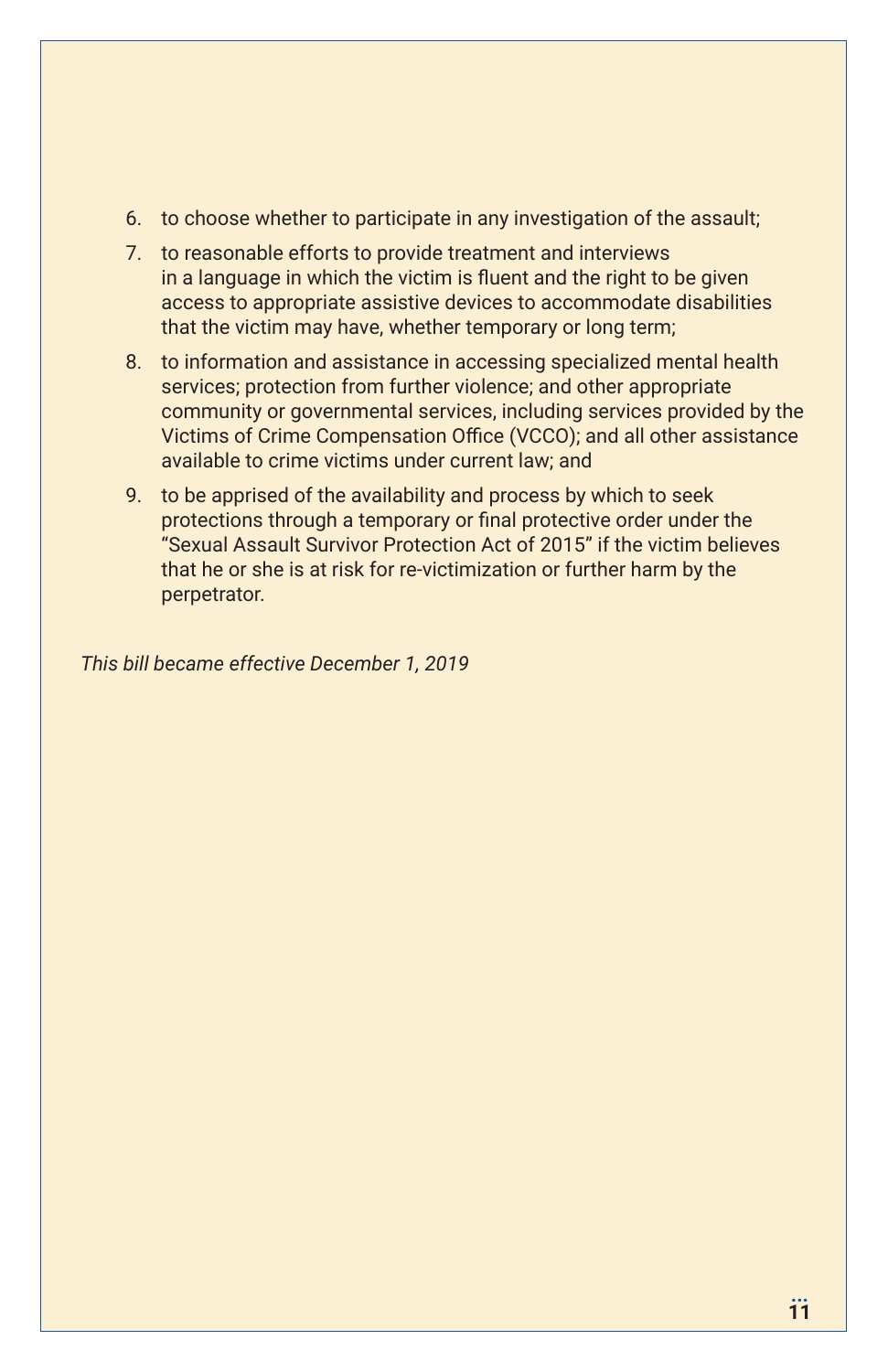# **Resources and Referrals**

### *Confidential Counseling Services*

#### **Gloucester campus**

Dr. Lois Y. Lawson-Briddell, PhD., MSW, LSW Director, Counseling and Wellness Center College Center, room 206 856-464-5236, *llawsonb@rcsj.edu*

Diane Mussoline, EdS, LMFT Executive Director, Behavioral Services/Rowan Choice College Center, room 202 856-494-5665, *dmussoli@rcsj.edu*

Crystal Noboa, LSW, MSW Director, Center for People in Transition (PIT) Career & Technical Education Center, room 809 1492 Tanyard Road, Sewell 856-415-2264, *cnoboa@rcsj.edu*

#### **Cumberland campus**

John Wojtowicz, LCSW Director II, Student Counseling and Wellness Catherine J. Arpino Education and Humanities Building 856-200-4761, *jwojtowi@rcsj.edu*

### *Non-Confidential*

#### **Gloucester campus**

Almarie J. Jones, Special Assistant to the President and Title IX Coordinator, Diversity and Equity/Title IX and Compliance College Center, room 116 856-415-2154, *ajones@rcsj.edu*

The Title IX Coordinator can also assist with accommodations, resource referrals and No Contact Orders.

John Ryder, Director Office of Student and Veterans Affairs College Center, 2nd floor 856-681-6271, *jryder@rcsj.edu*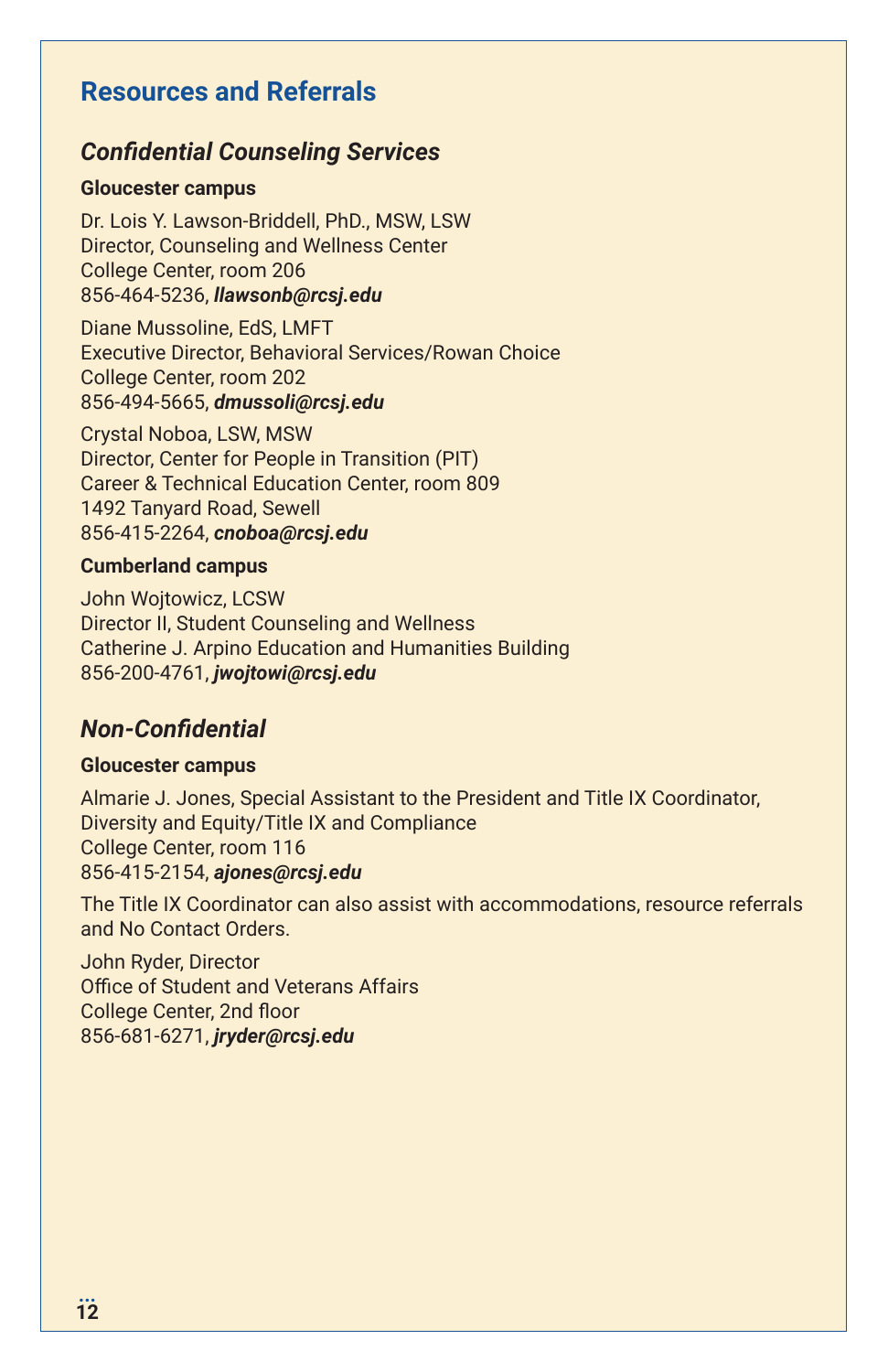### *Confidential — Full-Service Victim Support*

#### **Non-campus**

Center for Family Services Empowering the Rights of Victims (SERV) 1-866-295-7378 — Camden and Gloucester counties 1-800-225-0196 — Cumberland County *https://www.centerffs.org/serv*

#### *Academic Advisor*

Assistance with program/course selection, prerequisites, testing, etc.

#### **Gloucester campus**

Shawn Rutter, Director Advisement and Retention Student Enrollment Services 856-415-2204, *srutter@rcsj.edu*

### *Immigration Visas/1-20 Student Visa Status*

#### **Gloucester campus**

Christina Kulisek, International Students Advisor Student & Enrollment Services Center 856-681-6273, *ckulisek@rcsj.edu*

Jackie Thomasson, M.Ed., International Students Advisor Student Service 856-415-2102, *jthoma31@rcsj.edu*

### *Financial Aid*

#### **Gloucester campus**

Kathleen Ellis-Foultz, Director, Financial Aid Student & Enrollment Services Center 856-468-5000 ext. 6364, *kellisfo@rcsj.edu*

### *Victim Advocacy*

#### **Gloucester campus**

Kristen Wilson, MS Student Empowerment Administrator College Center, room 202 856-494-5688, *kwilso22@rcsj.edu*

### *Legal Assistance*

#### **Non-campus**

Camden Center for Law and Social Justice 856-583-2950

South Jersey Legal Services 1-800-496-4570 *continues on page 14*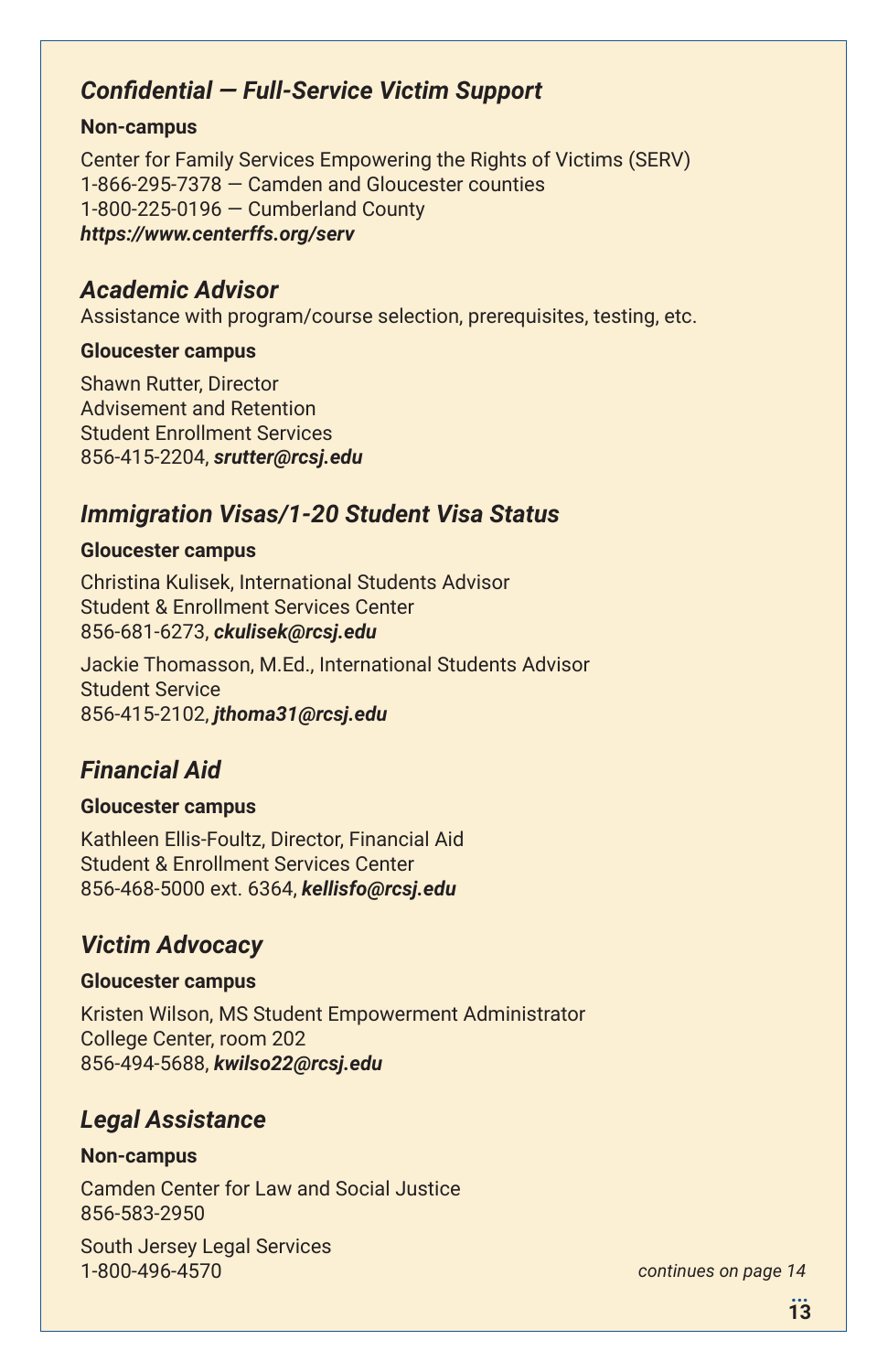### *Non-Confidential*

#### **Cumberland campus**

Nathaniel Alridge, Jr, JD, Director, Diversity and Equity/Title IX and Judicial Affairs Catherine J. Arpino Education and Humanities Building, 2nd floor 856-498-9948, *nalridge@rcsj.edu*

### *Confidential — Full-Service Victim Support*

#### **Non-campus**

Center for Family Services Empowering the Rights of Victims (SERV) 1-800-225-0196 — Cumberland County 1-866-295-7378 — Camden and Gloucester counties *https://www.centerffs.org/serv*

### *Academic Advisor*

Assistance with program/course selection, prerequisites, testing, etc.

#### **Cumberland campus**

Jaime Connolly, Director III,CASS Enrollment and Student Services Center *jconnol3@rcsj.edu*

### *Immigration Visas/1-20 Student Visa Status*

#### **Cumberland campus**

N. MiSun Phillips, Ed.D.. Director III, Admissions and Recruitment Enrollment and Student Services Center 856-200-4670, *nphilli6@rcsj.edu*

### *Financial Aid*

#### **Cumberland campus**

Christopher G. Rodriguez, CFAA, Director, Financial Aid Enrollment and Student Services Center 856-200-4526, *crodri16@rcsj.edu*

### *Legal Assistance*

#### **Non-campus**

Camden Center for Law and Social Justice 856-583-2950

South Jersey Legal Services 1-800-496-4570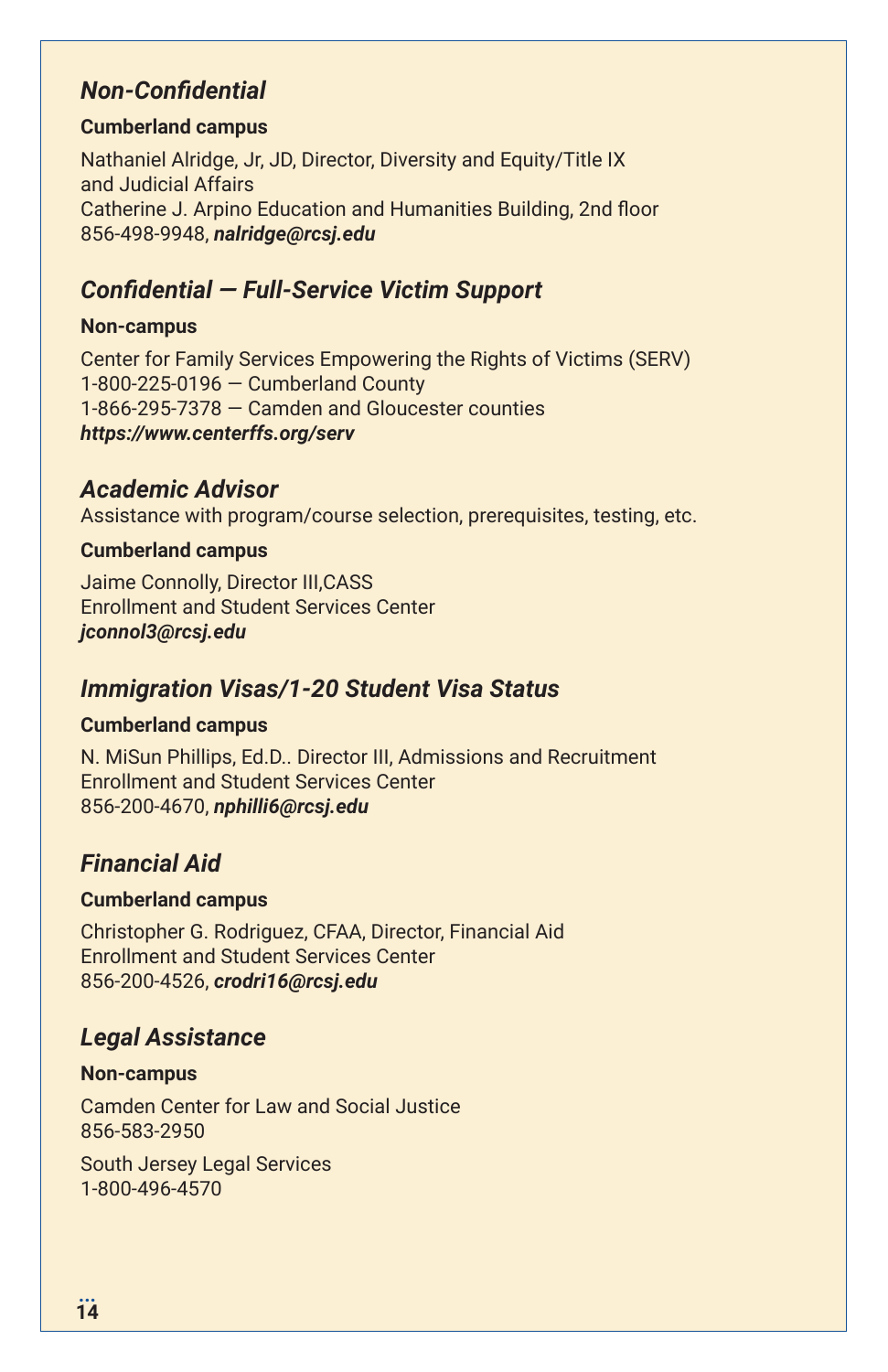# **NOTES**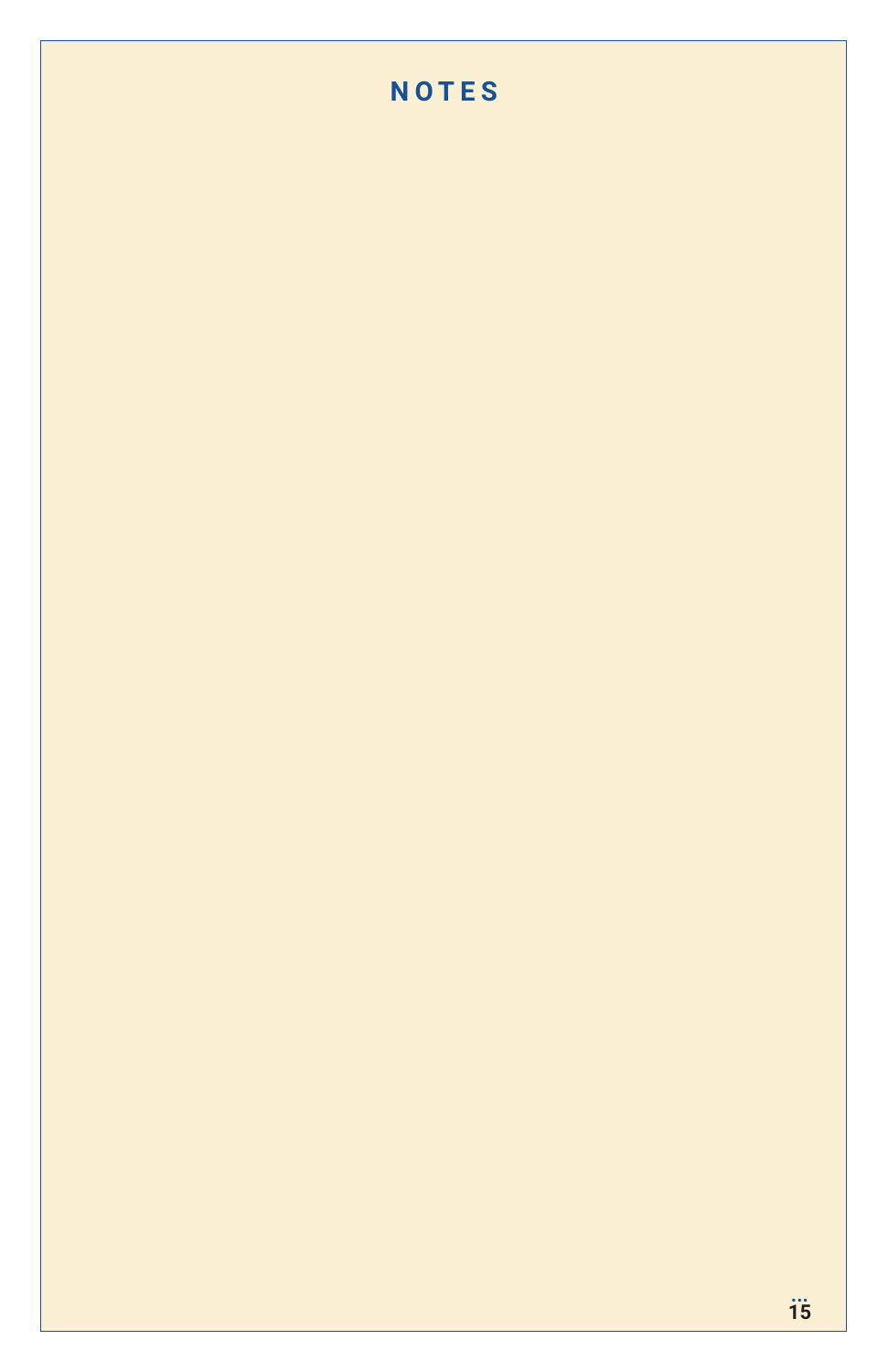# **NOTES**